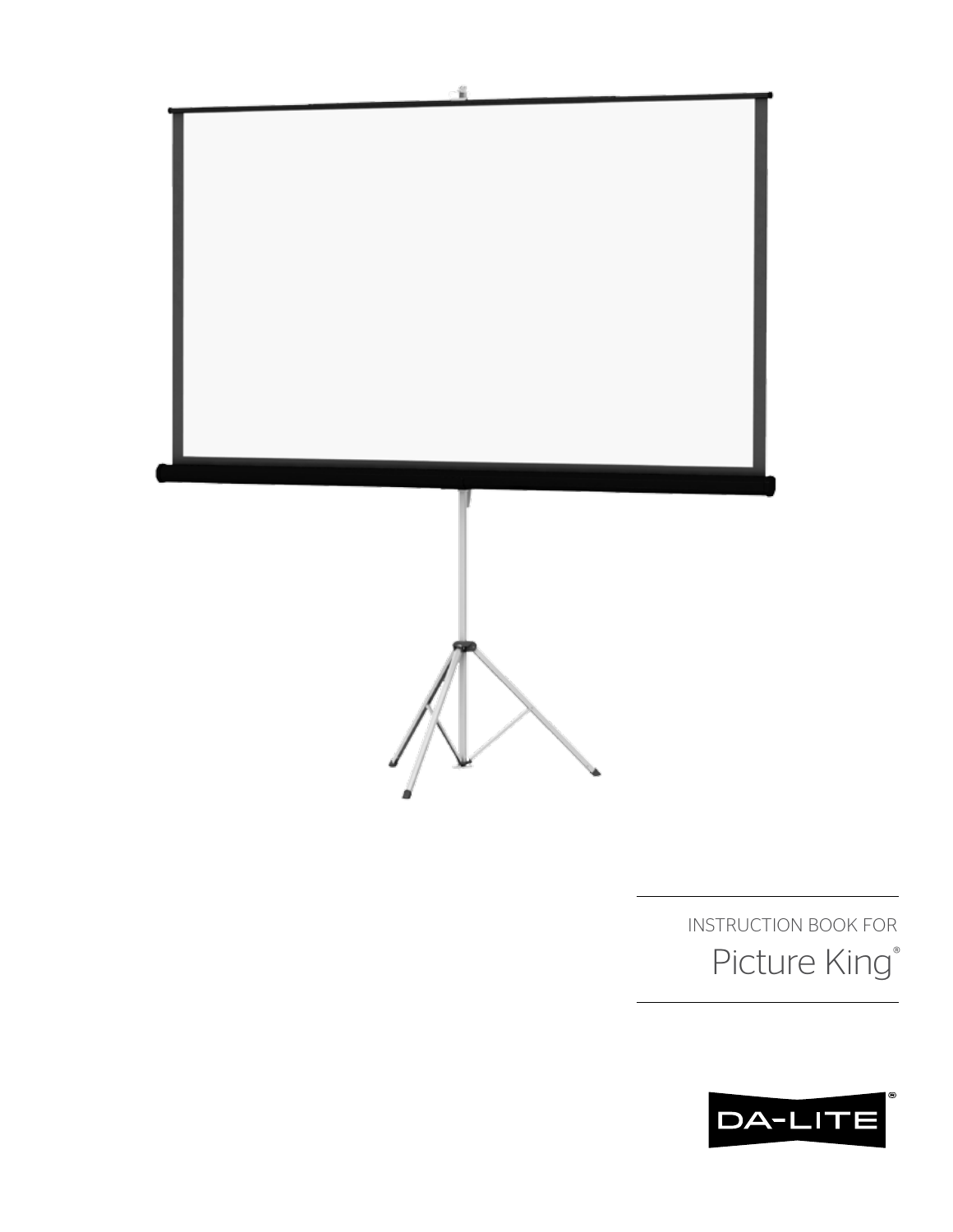(When ordering parts, please specify screen model and size.)

# 1 2 3 4 5 6 7 8  $\overline{Q}$ 10 12 13 14 15 16 17 18 19 11

- 1) Slat
- 2) Saddle
- 3) Pull Bail
- 4) Hanger Hook
- 5) Picture Surface
- 6) Extension Tube
- 7) Black Locking Knob
- 8) Bottom Tube
- 9) Handle
- 10) Roller
- 11) Tripod
- 12) Leg Bracket
- 13) Toe Release & Leg Lock
- 14) Leg Shoes
- 15) Fabric Tension Lock Lever
- 16) End Cap
- 17) Screen Case
- 18) Black Locking Knob
- 19) Slat Caps

- 1. Hold screen vertically with tripod just above floor. With toe, press straight down on toe release plate. Tripod legs will glide open.
- 2. Pull out Black Locking Knob at top of bottom tube.
- 3. Raise extension tube to first position, and then swing case to horizontal position.
- 4. Raise screen surface and pull bail over hanger. If Keystone Eliminator is to be used, (1) simply grasp the knurled tip which protrudes slightly above the hanger; (2) pull straight up; (3) then lay in a horizontal position over the hanger, and place the pull bail on it.
- 5. Release Black Locking Knob and fabric tension lock lever on handle.
- 6. Holding extension tube with one hand and releasing Black Locking Knob with other, raise extension tube to desired position.
- 7. The case position may be changed by pulling out the Black Locking Knob located on the handle.
- 8. When case at desired position, lock into place by pressing down on the fabric tension lock lever.

## Using Screen In Lowest Position

Follow steps 1 through 3 above.

- a. Raise locking lever on left side of handle.
- b. Release black knob and lower case.
- c. Holding bottom tube, raise extension tube until it locks into desired position.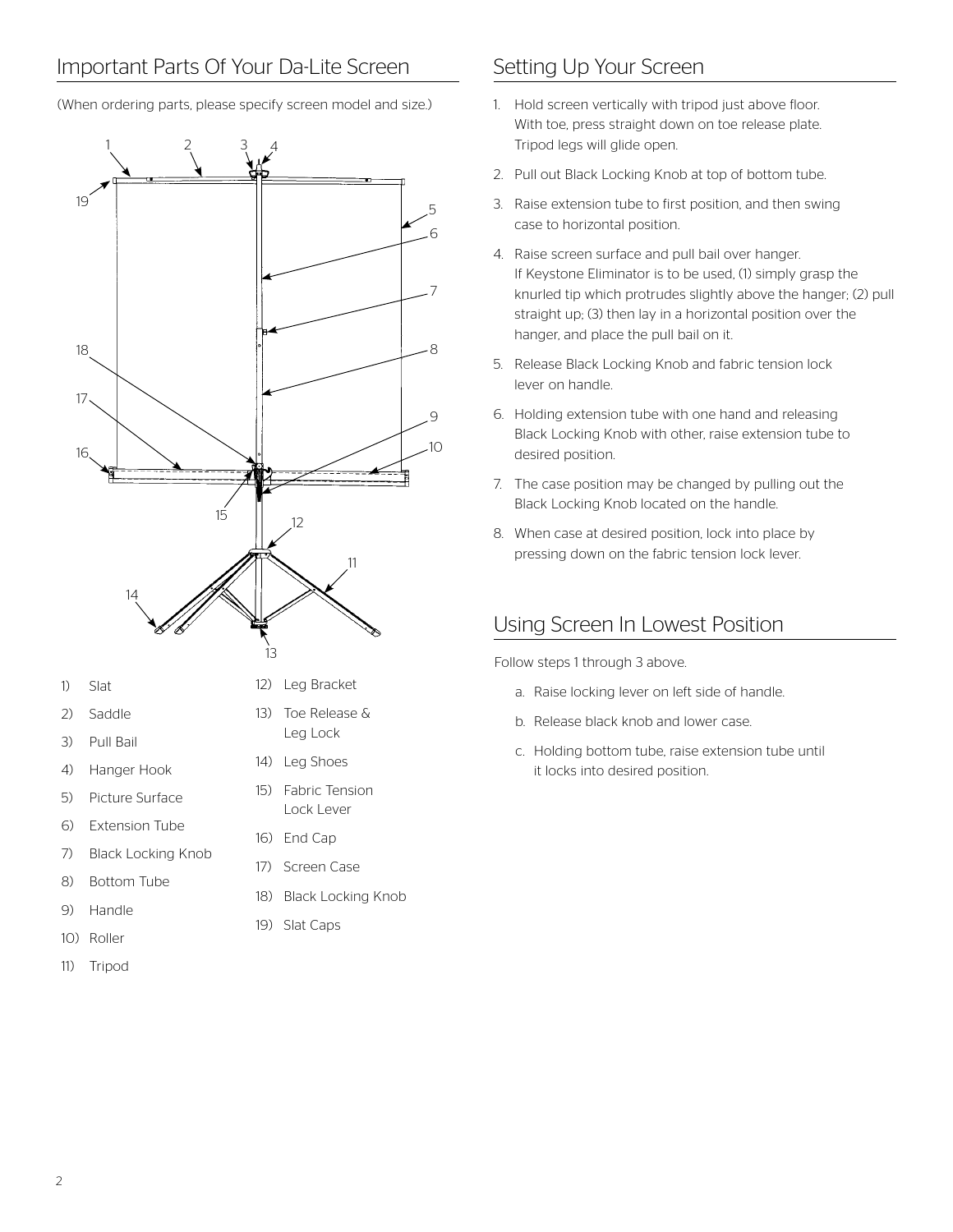## Closing The Screen

- 1. Return screen case to original central position on center tube.
- 2. Hold extension tube firmly. Pull out top Black Locking Knob and lower extension tube to bottom position.
- 3. Unhook screen pull bail and complete re-rolling fabric into case.
- 4. If Keystone Eliminator has been used, simply raise it to a perpendicular position and push it back into the extension tube.
- 5. Swing case to vertical position. Note that fabric locks in.
- 6. Set tab on hanger in opening of case end cap. As extension tube locks, the case also is locked.
- 7. Place tip of middle finger of right hand in depression beneath leg bracket. Lift leg bracket sharply, at the same time applying a slight lift to entire unit with left hand. NOTE that legs are closed and locked, hanger, and extension tube and case are locked and surface is locked to provide for safe and comfortable carrying and storing.

## Protect Your Screen

Before re-rolling surface into case, examine both front and back of surface to be sure they are free of foreign matter. A Da-Lite Screen carrying case is a wise and economical investment.

### IMPORTANT NOTE:

Use no more tilt than necessary. Use caution in tensioning screen surface when using Keystone Eliminator. Don't over-tension!